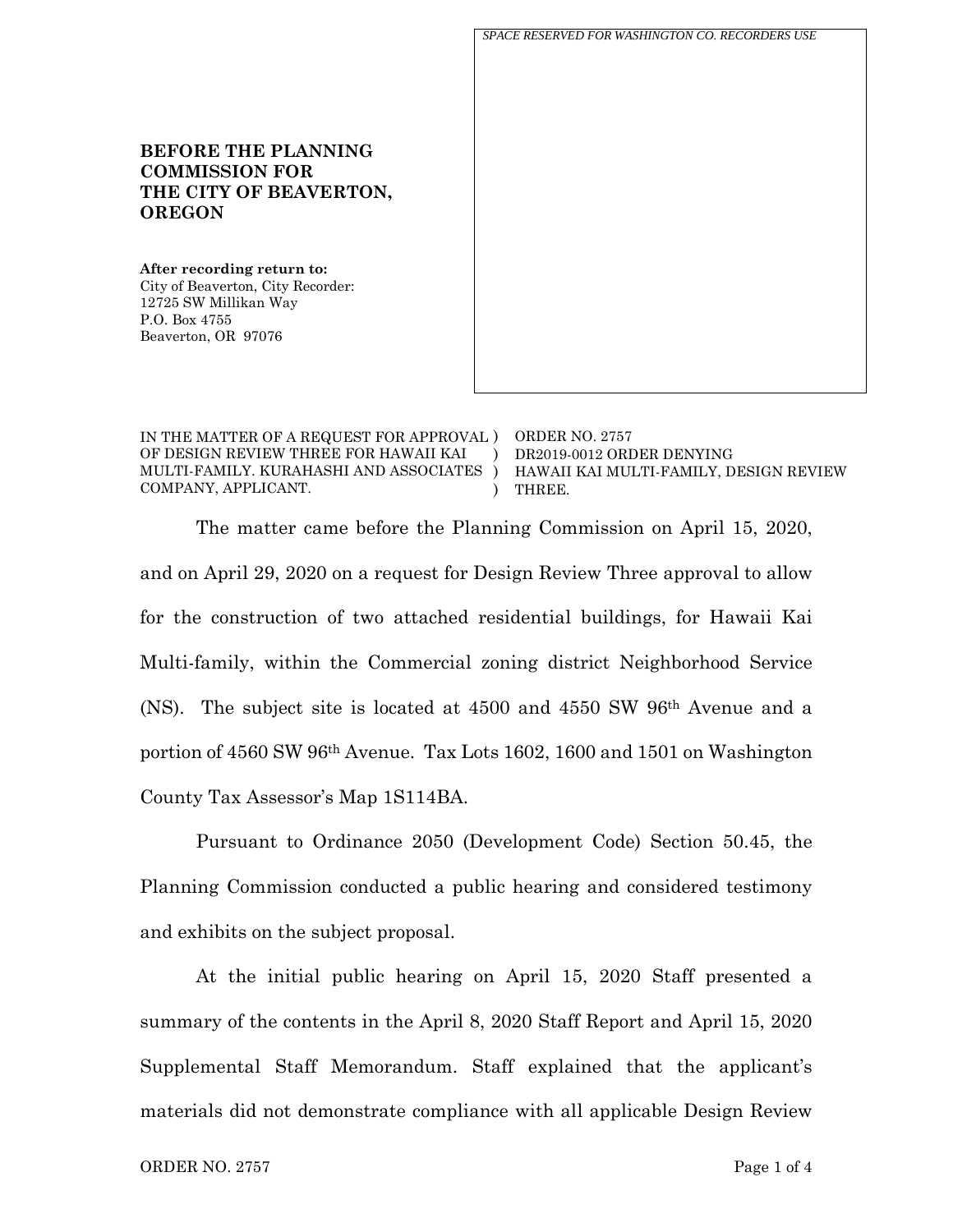Standards and Guidelines. Furthermore, Design Review Three is subject to Facilities Review (Section 40.03) and that the applicant had failed to demonstrate compliance with all applicable criteria found in Section 40.03. Therefore, Staff recommended denial of DR2019-0012. The applicant acknowledged the materials submitted were not as clear as they could be to demonstrate compliance with all applicable criteria and requested a continuance for an additional week to revise the materials in an effort to address outstanding issues. The Commission agreed to keep the written record open for an additional week, and set a deadline on April 22, 2020 at 5:00 p.m. to submit new evidence. The applicant submitted revised materials on April 22, 2020 by 5:00 p.m., however, as explained by Staff in the April 27, 2020 Supplemental Staff Memorandum and orally at the April 29, 2020 continued hearing, the revised materials were still unclear and did not demonstrate compliance with all applicable criteria, including Design Review Standards and Guidelines. Staff's recommendation remained to deny DR2019-0012.

The Commission, after holding the public hearing and considering all oral and written testimony, adopts the Staff Report dated April 8, 2020, Supplemental Staff Memorandum dated April 15, 2020 and Supplemental Staff Memorandum dated April 27, 2020 and the findings contained therein, as applicable to the approval criteria contained in Section 40.15.15.3.C and Section 40.03 of the Development Code.

Therefore, **IT IS HEREBY ORDERED** that **DR2019-0012** is **DENIED**, based on the testimony, reports and exhibits, and evidence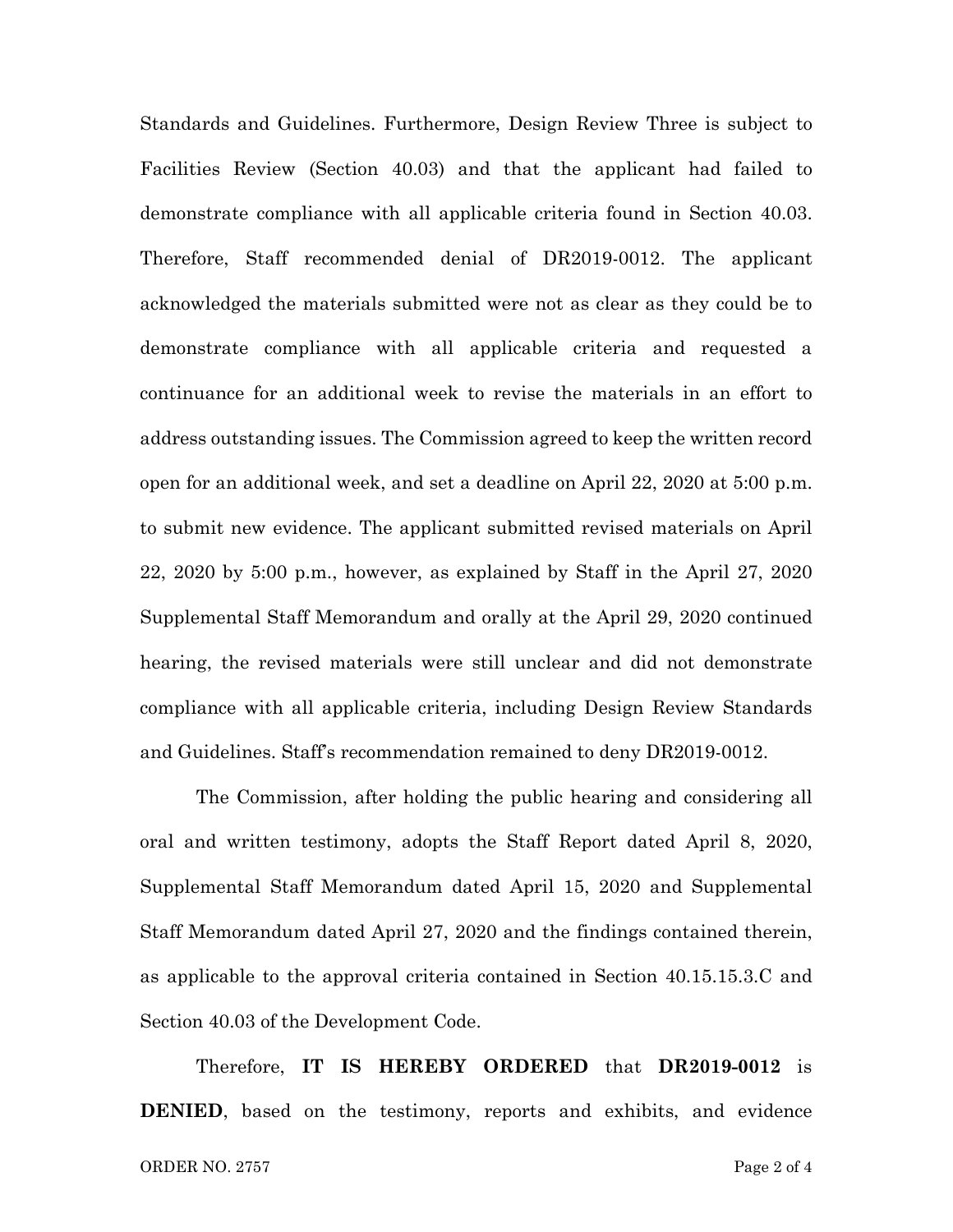presented during the public hearing on the matter and based on the facts, findings, and conclusions found in the Staff Report dated April 8, 2020, Supplemental Staff Memorandum dated April 15, 2020 and Supplemental Staff Memorandum dated April 27, 2020.

Motion **CARRIED**, by the following vote:

**AYES:** Lawler, Overhage, Nye, Saldanha, Uba, Winter. **NAYS:** None. **ABSTAIN:** None. **ABSENT:** Brucker.

Dated this  $\frac{7\text{th}}{4}$  day of  $\frac{\text{May}}{2020}$ . May  $_{-}$ , 2020.

To appeal the decision of the Planning Commission, as articulated in Land Use Order No. 2757 an appeal must be filed on an Appeal form provided by the Director at the City of Beaverton Community Development Department's office

by no later than 4:30 p.m. on \_\_\_\_\_\_\_\_\_\_\_\_\_\_\_\_\_\_\_\_\_\_\_\_\_\_\_\_\_\_\_\_\_\_\_\_\_\_\_\_\_\_\_\_\_\_\_\_, 2020. May 18